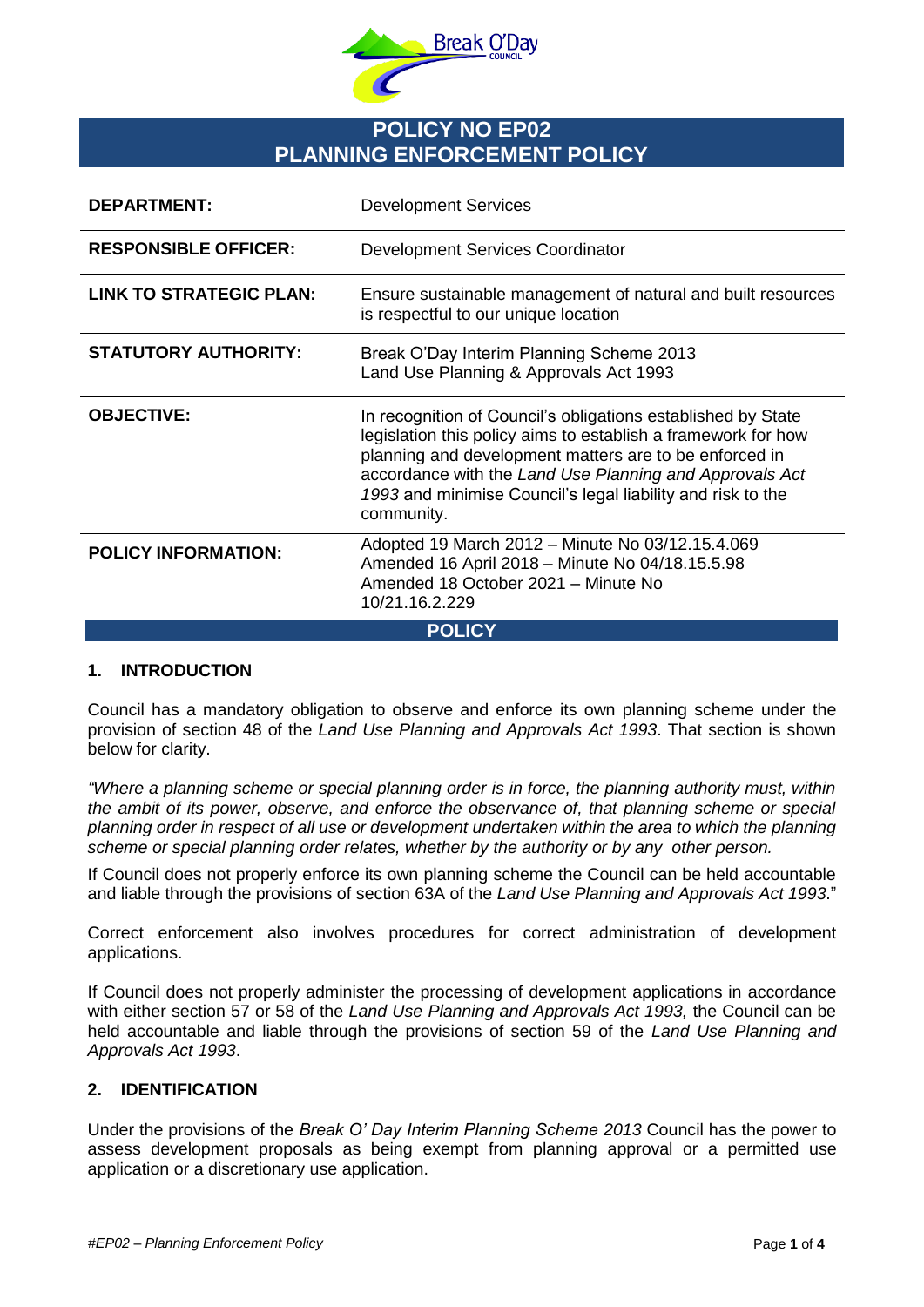

To observe this policy Council must ensure that all planning decisions are made in accordance with the *Break O' Day Interim Planning Scheme 2013* within the time limits set by the *Land Use Planning and Approvals Act 1993* in section 57 or 58. Under the *Land Use Planning and Approvals Act 1993* all planning decisions have a right of appeal, from time to time this may involve Council having to appear before the Resource Management and Planning Appeals Tribunal.

When development of land occurs without the required approvals Council is obliged under section 48 of the *Land Use Planning and Approvals Act 1993* to enforce its planning scheme. If Council ignores development occurring without approvals then the Council is liable under section 63A of the *Land Use Planning and Approvals Act 1993*.

To observe this policy Council must first identifyall development within the Municipality and then seek to legalise any development that occurs without the necessary approvals or seek restoration orders from the Resource Management and Planning Appeals Tribunal. This is likely to involve Council having to appear before the Resource Management and Planning Appeals Tribunal to seek the desired outcome.

Therefore, policy principles need to be established to ensure that Council procedures for dealing with enforcement issues are fair, consistent, in the public interest and minimise risk to Council. Where possible Council should seek to resolve as many issues as possible at the local level and only use the Resource Management and Planning Appeals Tribunal as a last resort option. In all matters relating to development of land Council should seek to maintain a thorough transparent record keeping system.

# **3. POLICY STATEMENT**

To observe this policy development of land can be considered as three (3) distinctly different types. These are: development of land that is exempt from planning approval; development of land through the development application process; and development of land without any of the required approvals.

## **a) Exemptions**

For development of land that is listed as exempt from planning approval by the *Break O' Day Interim Planning Scheme 2013,* Council will reply to all requests for exemptions in writing. A copyof the reply is to be placed on the property file record.

## **b) No Permit Required Development or Use**

For Development or Use of land meeting the acceptable solutions of *the Break O' Day Interim Planning Scheme 2013*, Council will issue a "No Permit Required Certificate" confirming that the development meets the acceptable solutions of the *Break O' Day Interim Planning Scheme 2013.*

## **c) Development Applications**

Council will seek to ensure that all development applications are considered in accordance with theprovisions of the *Break O' Day Interim Planning Scheme 2013* within the time limits set by the *LandUse Planning and Approvals Act 1993*.

- Keep a record of the date of fee payment for commencement of processing clock;
- Keep a visible record of expiry date of processing clock;
- Seek additional information from the applicants if the planning scheme requires in order tocomplete the assessment;
- Seek community opinion on applications where the planning scheme requires;
- Prepare a report and recommendation in accordance with the planning scheme;
- Council to make a decision upon receiving the recommendation from the professionalofficer before the expiry date is reached;
- Records of all correspondence, reports and decisions to be kept on records system.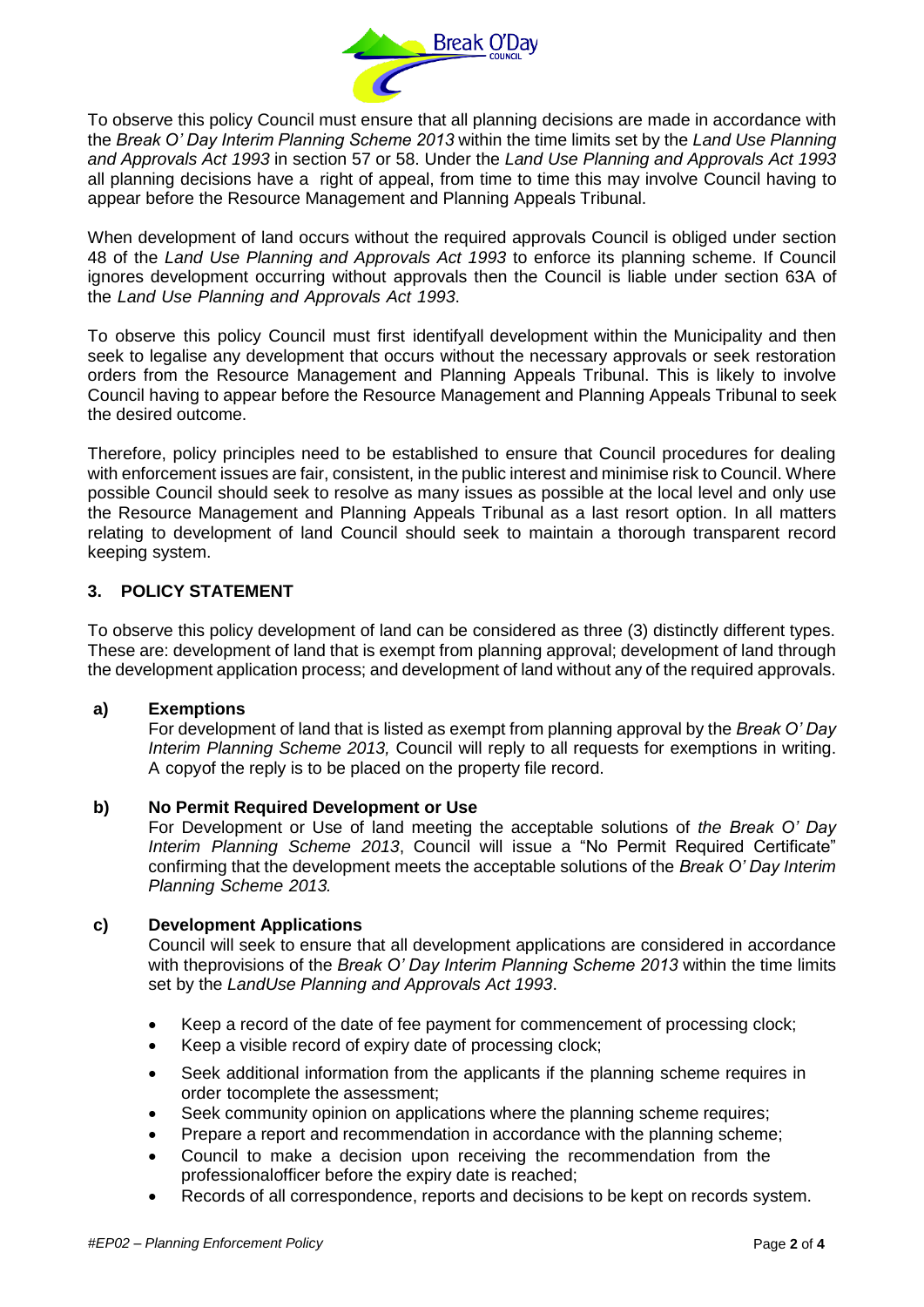

## **d) Illegal Use or Development**

Where development on land occurs without the relevant approvals Council will work with the landowner to ensure that the use or development is made consistent with the requirements of the *Break O'Day Interim Planning Scheme 2013*.

If that is not possible then penalties may be imposed depending on the severity of the offence and owner history, including but not limited to the illegal works site being rehabilitated and/or the ceasing of the use and/or removal of the illegal structures.

Action on Illegal use or development must be commenced within three months of Council being made aware of the activity. Councillors will be provided with regular updates on progress of such action.

Any enforcement procedures instituted by Council under Section 64 of the *Land Use Planning and Approvals Act 1993* will require Council endorsement. A decision to take such enforcement action will only be made on the following basis:

- a) all reasonable attempts have been made to achieve compliance by discussion and negotiation;
- b) the non-compliance is sufficiently serious to justify enforcement proceedings and it is in thepublic interest to do so;
- c) enforcement action is equitable and consistent with principles of fairness and natural justice:
- d) there is sufficient evidence available to provide a reasonable chance of success in enforcement proceedings;
- e) the cost of enforcement will not, of itself, deter Council from taking enforcement action;
- f) the potential for liability under Section 63A of the *Land Use Planning and Approvals Act1993* has been considered.

## **4. APPEARING BEFORE THE RESOURCE MANAGEMENT AND PLANNING APPEALS TRIBUNAL**

When appearing before the Resource Management and Planning Appeal Tribunal, Council will always seek the desired outcome as prescribed by the *Break O' Day Interim Planning Scheme 2013*. Where possible, mediation should be attempted but the provisions of the *Break O' Day Interim Planning Scheme 2013* are not to be compromised.

## **5. ETHICAL CONSIDERATIONS**

Council will not require representation by a Planner at a planning appeal where Council's position is contrary to the professional opinion of the Planner. Council accepts and supports the ethical responsibility of its officers to state professional opinions without fear or favour.

Despite its policy on freedom of information, in the interests of natural justice, Council will accede to any lawful request by the Resource Management and Planning Appeals Tribunal to provide information to the Tribunal or other parties to an appeal.

Elected members of the Council must not attempt to influence the actions of a Planner observing this policy.

## **6. COST RECOVERY**

The standard presumption before the Tribunal is that each party pay its own costs of an appeal unless certain matters can be found by the Tribunal that go to show that it is fair and reasonable that the other party pay the costs of the appeal. These include: